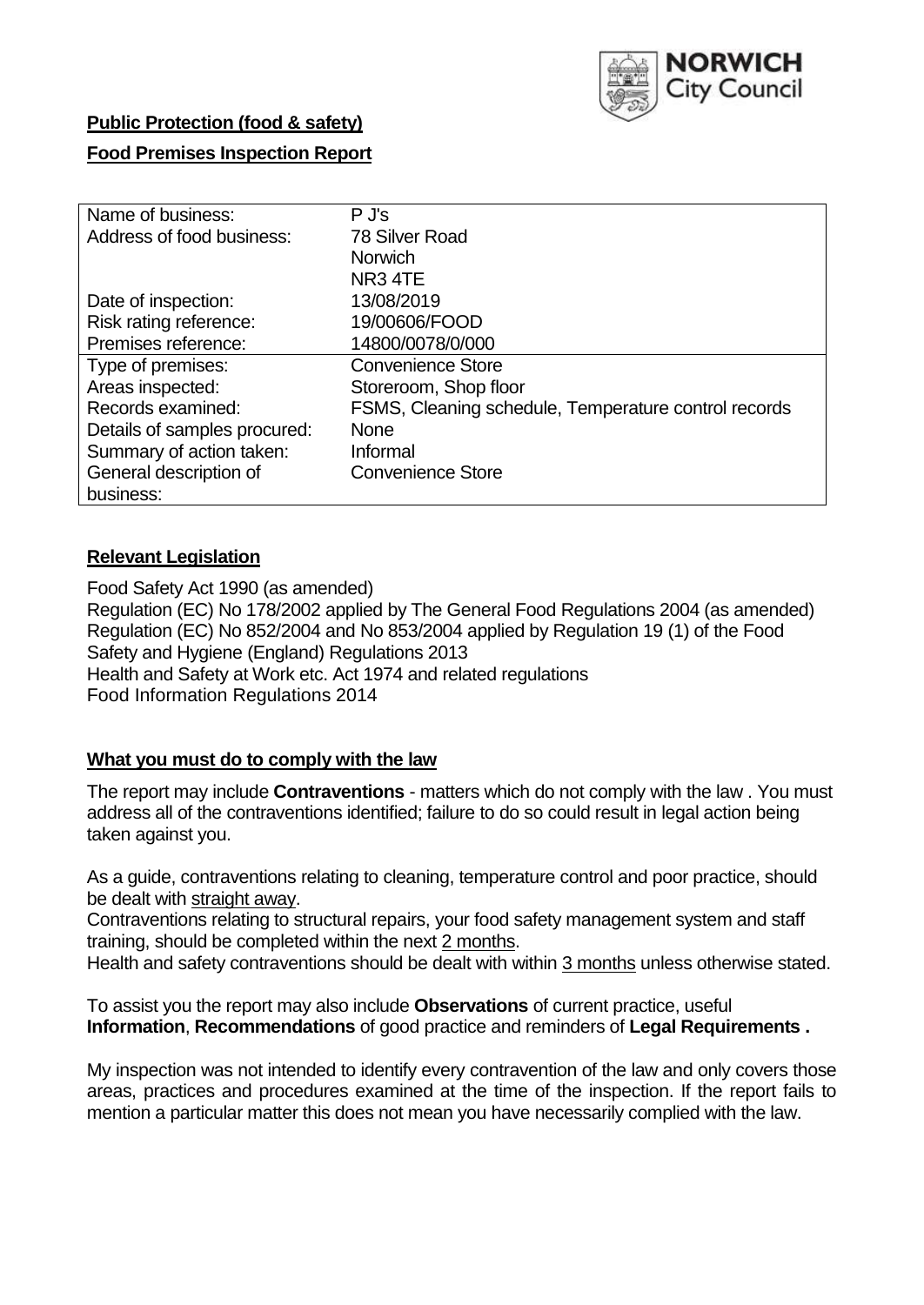# **FOOD SAFETY**

### **How we calculate your Food Hygiene Rating:**

The food safety section has been divided into the three areas which you are scored against for the hygiene rating: 1. food hygiene and safety procedures, 2. structural requirements and 3. confidence in management/control procedures. Each section begins with a summary of what was observed and the score you have been given. Details of how these scores combine to produce your overall food hygiene rating are shown in the table.

| <b>Compliance Area</b>                     |          |    |                | <b>You Score</b> |           |    |           |    |                |  |  |
|--------------------------------------------|----------|----|----------------|------------------|-----------|----|-----------|----|----------------|--|--|
| Food Hygiene and Safety                    |          |    |                | 0                | 5.        | 10 | 15        | 20 | 25             |  |  |
| <b>Structure and Cleaning</b>              |          |    | $\overline{0}$ | 5                | 10        | 15 | 20        | 25 |                |  |  |
| Confidence in management & control systems |          |    | 0              | 5                | 10        | 15 | 20        | 30 |                |  |  |
|                                            |          |    |                |                  |           |    |           |    |                |  |  |
| <b>Your Total score</b>                    | $0 - 15$ | 20 | $25 - 30$      |                  | $35 - 40$ |    | $45 - 50$ |    | > 50           |  |  |
| Your Worst score                           | 5        | 10 | 10             |                  | 15        |    | 20        |    |                |  |  |
|                                            |          |    |                |                  |           |    |           |    |                |  |  |
| <b>Your Rating is</b>                      | 5        | 4. | 3              |                  | 2         |    |           |    | $\overline{0}$ |  |  |

Your Food Hygiene Rating is 5 - a very good standard



## **1. Food Hygiene and Safety**

Food Hygiene standards are excellent. You demonstrated full compliance with legal requirements. You have safe food handling practices and procedures and all the necessary control measures to prevent cross-contamination are in place. **(Score 0)**

#### Contamination risks

**Observation** I was pleased to see you were able to demonstrate effective controls to prevent cross-contamination.

#### Hand-washing

**Observation** I was pleased to see hand-washing was well managed.

#### Temperature Control

**Observation I** was pleased to see you were able to limit bacterial growth and/or survival by applying appropriate temperature controls at points critical to food safety and that you were monitoring temperatures.